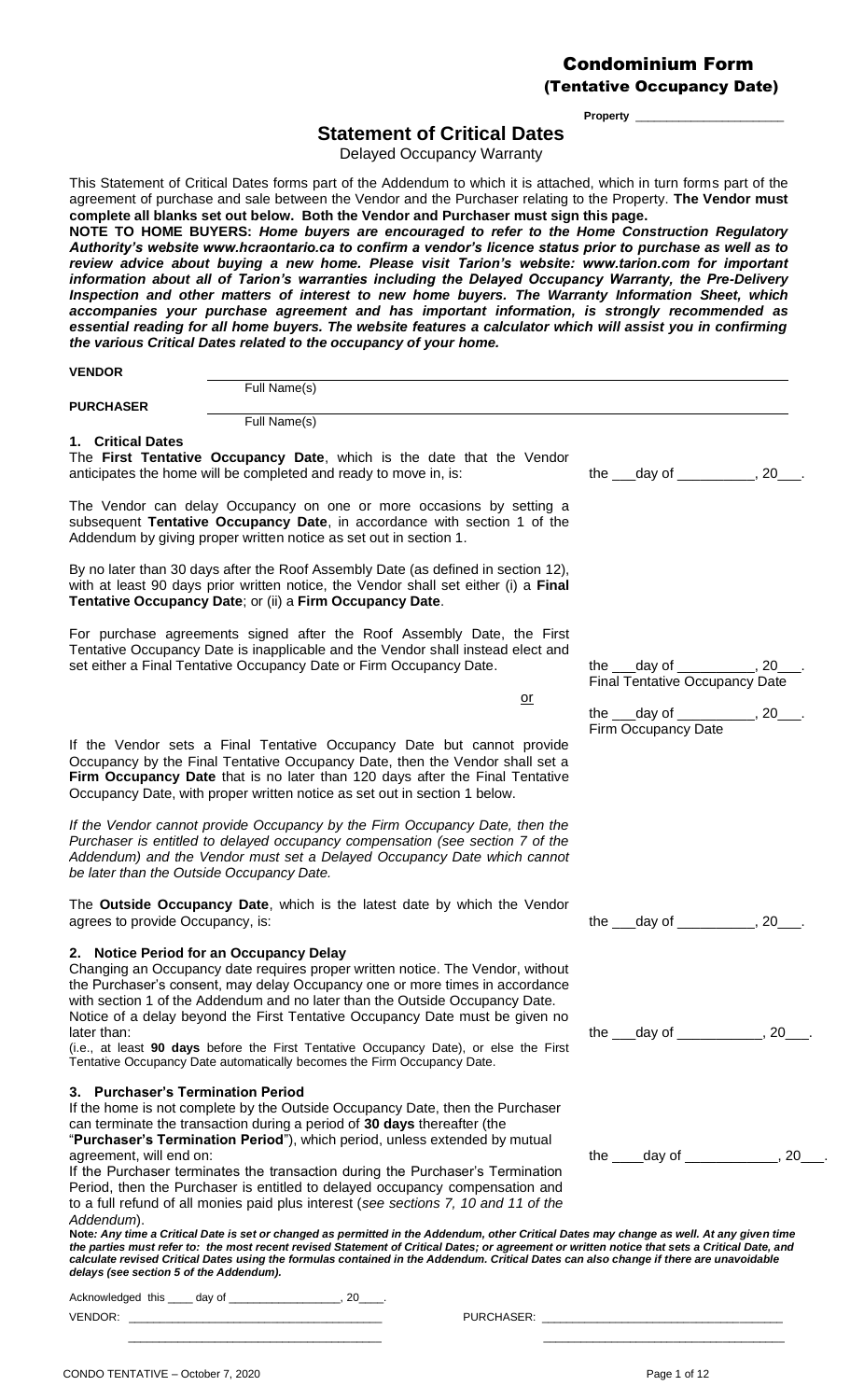# **Addendum to Agreement of Purchase and Sale**

Delayed Occupancy Warranty

This addendum, including the accompanying Statement of Critical Dates (the "**Addendum**"), forms part of the agreement of purchase and sale (the "**Purchase Agreement**") between the Vendor and the Purchaser relating to the Property. This Addendum is to be used for a transaction where the home is a condominium unit (that is not a vacant land condominium unit). This Addendum contains important provisions that are part of the delayed occupancy warranty provided by the Vendor in accordance with the *Ontario New Home Warranties Plan Act* (the "ONHWP Act"). If there are any differences between the provisions in the Addendum and the Purchase Agreement, then the Addendum provisions shall prevail. **PRIOR TO SIGNING THE PURCHASE AGREEMENT OR ANY AMENDMENT TO IT, THE PURCHASER SHOULD SEEK ADVICE FROM A LAWYER WITH RESPECT TO THE PURCHASE AGREEMENT OR AMENDING AGREEMENT, THE ADDENDUM AND THE DELAYED OCCUPANCY WARRANTY.**

Tarion recommends that Purchasers register on Tarion's **MyHome** on-line portal and visit Tarion's website – **tarion.com**, to better understand their rights and obligations under the statutory warranties.

#### **The Vendor shall complete all blanks set out below.**

| <b>VENDOR</b>                                                                                                                                                                                                                                 |                                                                                                               |  |         |          |             |  |
|-----------------------------------------------------------------------------------------------------------------------------------------------------------------------------------------------------------------------------------------------|---------------------------------------------------------------------------------------------------------------|--|---------|----------|-------------|--|
|                                                                                                                                                                                                                                               | Full Name(s)                                                                                                  |  |         |          |             |  |
|                                                                                                                                                                                                                                               | <b>HCRA Licence Number</b>                                                                                    |  | Address |          |             |  |
|                                                                                                                                                                                                                                               | Phone                                                                                                         |  | City    | Province | Postal Code |  |
|                                                                                                                                                                                                                                               | Fax                                                                                                           |  | Email*  |          |             |  |
| <b>PURCHASER</b>                                                                                                                                                                                                                              |                                                                                                               |  |         |          |             |  |
|                                                                                                                                                                                                                                               | Full Name(s)                                                                                                  |  |         |          |             |  |
|                                                                                                                                                                                                                                               | <b>Address</b>                                                                                                |  | City    | Province | Postal Code |  |
|                                                                                                                                                                                                                                               | Phone                                                                                                         |  |         |          |             |  |
|                                                                                                                                                                                                                                               | Fax                                                                                                           |  | Email*  |          |             |  |
|                                                                                                                                                                                                                                               | <b>PROPERTY DESCRIPTION</b>                                                                                   |  |         |          |             |  |
|                                                                                                                                                                                                                                               |                                                                                                               |  |         |          |             |  |
|                                                                                                                                                                                                                                               | <b>Municipal Address</b>                                                                                      |  |         |          |             |  |
|                                                                                                                                                                                                                                               | City                                                                                                          |  |         | Province | Postal Code |  |
|                                                                                                                                                                                                                                               | <b>Short Legal Description</b>                                                                                |  |         |          |             |  |
|                                                                                                                                                                                                                                               | <b>INFORMATION REGARDING THE PROPERTY</b>                                                                     |  |         |          |             |  |
|                                                                                                                                                                                                                                               | The Vendor confirms that:                                                                                     |  |         |          |             |  |
| (a) The Vendor has obtained Formal Zoning Approval for the Building.<br>O Yes O No<br>If no, the Vendor shall give written notice to the Purchaser within 10 days after the date that<br>Formal Zoning Approval for the Building is obtained. |                                                                                                               |  |         |          |             |  |
|                                                                                                                                                                                                                                               | (b) Commencement of Construction: O has occurred; or O is expected to occur by the                            |  |         |          |             |  |
| Construction.                                                                                                                                                                                                                                 | The Vendor shall give written notice to the Purchaser within 10 days after the actual date of Commencement of |  |         |          |             |  |
|                                                                                                                                                                                                                                               |                                                                                                               |  |         |          |             |  |

**\*Note: Since important notices will be sent to this address, it is essential that you ensure that a reliable email address is provided and that your computer settings permit receipt of notices from the other party.**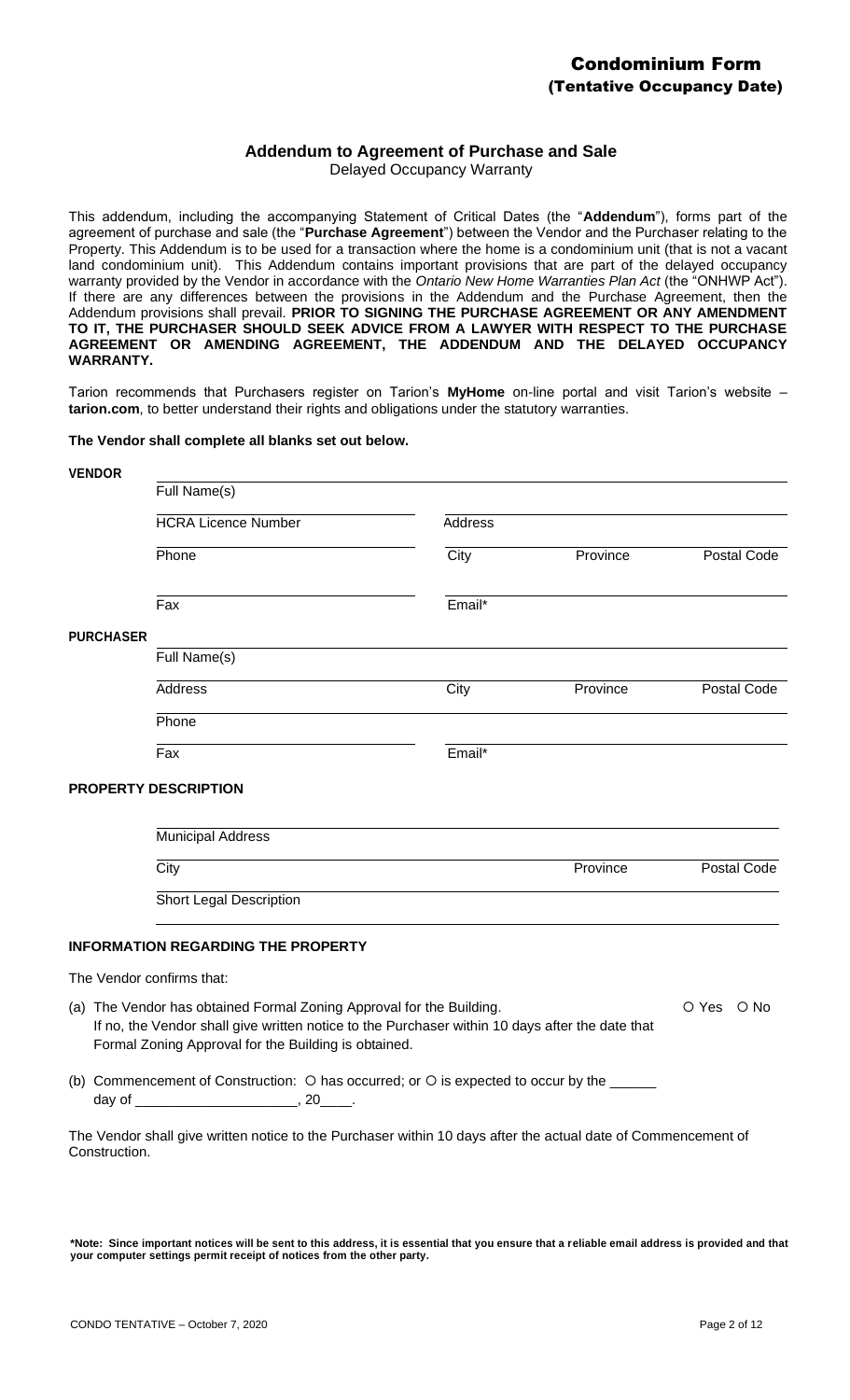## **SETTING AND CHANGING CRITICAL DATES**

#### **1. Setting Tentative Occupancy Dates and the Firm Occupancy Date**

- (a) **Completing Construction Without Delay**: The Vendor shall take all reasonable steps to complete construction of the Building subject to all prescribed requirements, to provide Occupancy of the home without delay, and, to register without delay the declaration and description in respect of the Building.
- (b) **First Tentative Occupancy Date**: The Vendor shall identify the First Tentative Occupancy Date in the Statement of Critical Dates attached to this Addendum at the time the Purchase Agreement is signed.
- (c) **Subsequent Tentative Occupancy Dates**: The Vendor may, in accordance with this section, extend the First Tentative Occupancy Date on one or more occasions, by setting a subsequent Tentative Occupancy Date. The Vendor shall give written notice of any subsequent Tentative Occupancy Date to the Purchaser at least 90 days before the existing Tentative Occupancy Date (which in this Addendum may include the First Tentative Occupancy Date), or else the existing Tentative Occupancy Date shall for all purposes be the Firm Occupancy Date. A subsequent Tentative Occupancy Date can be any Business Day on or before the Outside Occupancy Date.
- (d) **Final Tentative Occupancy Date**: By no later than 30 days after the Roof Assembly Date, the Vendor shall by written notice to the Purchaser set either (i) a Final Tentative Occupancy Date; or (ii) a Firm Occupancy Date. If the Vendor does not do so, the existing Tentative Occupancy Date shall for all purposes be the Firm Occupancy Date. The Vendor shall give written notice of the Final Tentative Occupancy Date or Firm Occupancy Date, as the case may be, to the Purchaser at least 90 days before the existing Tentative Occupancy Date, or else the existing Tentative Occupancy Date shall for all purposes be the Firm Occupancy Date. The Final Tentative Occupancy Date or Firm Occupancy Date, as the case may be, can be any Business Day on or before the Outside Occupancy Date. For new Purchase Agreements signed after the Roof Assembly Date, the Vendor shall insert in the Statement of Critical Dates of the Purchase Agreement either: a Final Tentative Occupancy Date; or a Firm Occupancy Date
- (e) **Firm Occupancy Date**: If the Vendor has set a Final Tentative Occupancy Date but cannot provide Occupancy by the Final Tentative Occupancy Date then the Vendor shall set a Firm Occupancy Date that is no later than 120 days after the Final Tentative Occupancy Date. The Vendor shall give written notice of the Firm Occupancy Date to the Purchaser at least 90 days before the Final Tentative Occupancy Date, or else the Final Tentative Occupancy Date shall for all purposes be the Firm Occupancy Date. The Firm Occupancy Date can be any Business Day on or before the Outside Occupancy Date.
- (f) **Notice**: Any notice given by the Vendor under paragraph (c), (d) or (e) must set out the stipulated Critical Date, as applicable.

#### **2. Changing the Firm Occupancy Date – Three Ways**

- (a) The Firm Occupancy Date, once set or deemed to be set in accordance with section 1, can be changed only:
	- (i) by the Vendor setting a Delayed Occupancy Date in accordance with section 3;
	- (ii) by the mutual written agreement of the Vendor and Purchaser in accordance with section 4; or
	- (iii) as the result of an Unavoidable Delay of which proper written notice is given in accordance with section 5.
- (b) If a new Firm Occupancy Date is set in accordance with section 4 or 5, then the new date is the "Firm Occupancy Date" for all purposes in this Addendum.

#### **3. Changing the Firm Occupancy Date – By Setting a Delayed Occupancy Date**

- (a) If the Vendor cannot provide Occupancy on the Firm Occupancy Date and sections 4 and 5 do not apply, the Vendor shall select and give written notice to the Purchaser of a Delayed Occupancy Date in accordance with this section, and delayed occupancy compensation is payable in accordance with section 7.
- (b) The Delayed Occupancy Date may be any Business Day after the date the Purchaser receives written notice of the Delayed Occupancy Date but not later than the Outside Occupancy Date.
- (c) The Vendor shall give written notice to the Purchaser of the Delayed Occupancy Date as soon as the Vendor knows that it will be unable to provide Occupancy on the Firm Occupancy Date, and in any event at least 10 days before the Firm Occupancy Date, failing which delayed occupancy compensation is payable from the date that is 10 days before the Firm Occupancy Date, in accordance with paragraph 7(c). If notice of a new Delayed Occupancy Date is not given by the Vendor before the Firm Occupancy Date, then the new Delayed Occupancy Date shall be deemed to be the date which is 90 days after the Firm Occupancy Date.
- (d) After the Delayed Occupancy Date is set, if the Vendor cannot provide Occupancy on the Delayed Occupancy Date, the Vendor shall select and give written notice to the Purchaser of a new Delayed Occupancy Date, unless the delay arises due to Unavoidable Delay under section 5 or is mutually agreed upon under section 4, in which case the requirements of those sections must be met. Paragraphs (b) and (c) above apply with respect to the setting of the new Delayed Occupancy Date.
- (e) Nothing in this section affects the right of the Purchaser or Vendor to terminate the Purchase Agreement on the bases set out in section 10.

#### **4. Changing Critical Dates – By Mutual Agreement**

(a) This Addendum sets out a framework for setting, extending and/or accelerating Critical Dates, which cannot be altered contractually except as set out in this section 4. Any amendment not in accordance with this section is voidable at the option of the Purchaser. For greater certainty, this Addendum does not restrict any extensions of the Closing date (i.e., title transfer date) where Occupancy of the home has already been given to the Purchaser.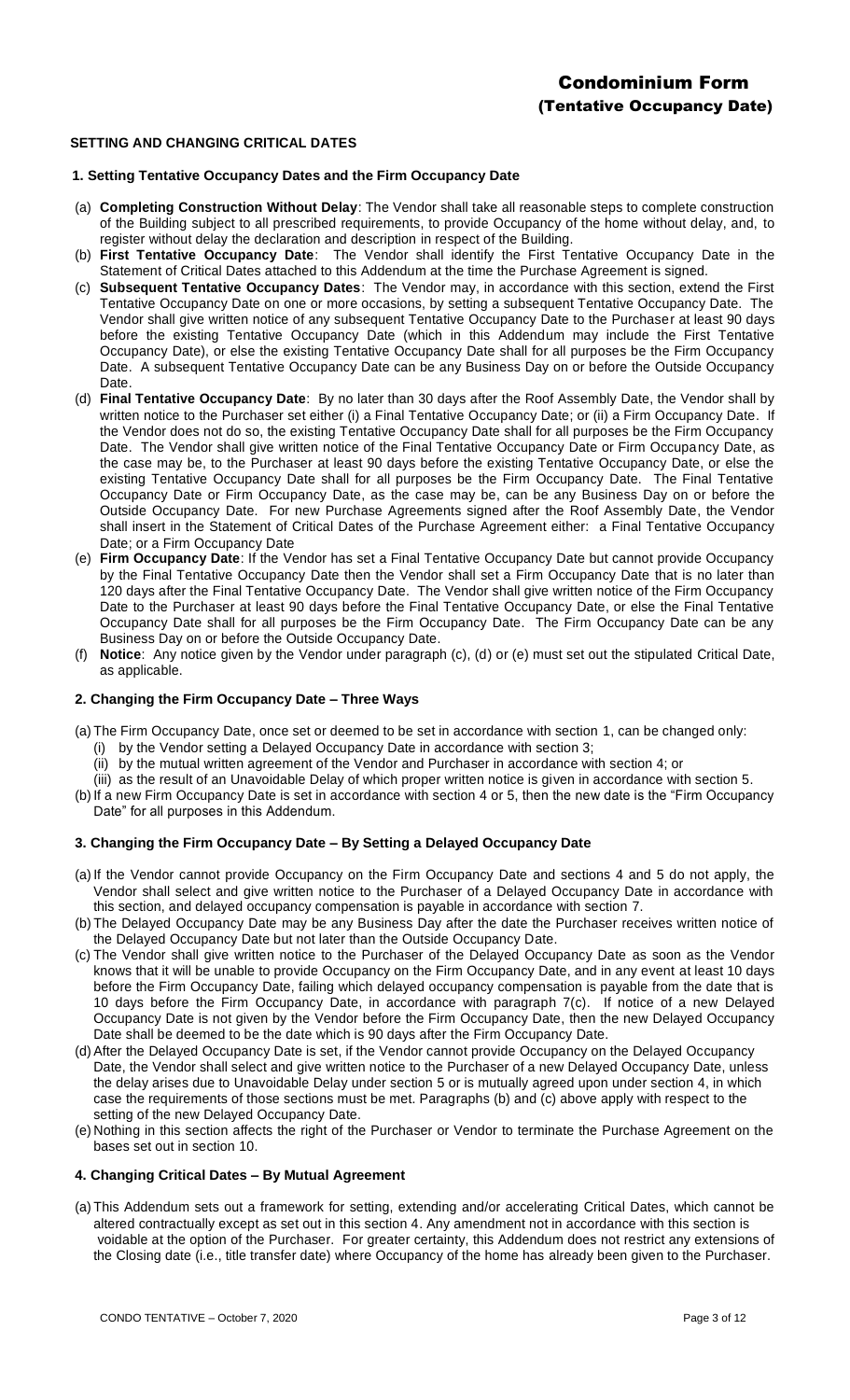- (b) The Vendor and Purchaser may at any time, after signing the Purchase Agreement, mutually agree in writing to accelerate or extend any of the Critical Dates. Any amendment which accelerates or extends any of the Critical Dates must include the following provisions:
	- (i) the Purchaser and Vendor agree that the amendment is entirely voluntary the Purchaser has no obligation to sign the amendment and each understands that this purchase transaction will still be valid if the Purchaser does not sign this amendment;
	- (ii) the amendment includes a revised Statement of Critical Dates which replaces the previous Statement of Critical Dates;
	- (iii) the Purchaser acknowledges that the amendment may affect delayed occupancy compensation payable; and
	- (iv) if the change involves extending either the Firm Occupancy Date or the Delayed Occupancy Date, then the amending agreement shall:
		- i. disclose to the Purchaser that the signing of the amendment may result in the loss of delayed occupancy compensation as described in section 7;
		- ii. unless there is an express waiver of compensation, describe in reasonable detail the cash amount, goods, services, or other consideration which the Purchaser accepts as compensation; and
		- iii. contain a statement by the Purchaser that the Purchaser waives compensation or accepts the compensation referred to in clause ii above, in either case, in full satisfaction of any delayed occupancy compensation payable by the Vendor for the period up to the new Firm Occupancy Date or Delayed Occupancy Date.

If the Purchaser for his or her own purposes requests a change of the Firm Occupancy Date or the Delayed Occupancy Date, then subparagraphs (b)(i), (iii) and (iv) above shall not apply.

- (c) A Vendor is permitted to include a provision in the Purchase Agreement allowing the Vendor a one-time unilateral right to extend a Firm Occupancy Date or Delayed Occupancy Date, as the case may be, for one (1) Business Day to avoid the necessity of tender where a Purchaser is not ready to complete the transaction on the Firm Occupancy Date or Delayed Occupancy Date, as the case may be. Delayed occupancy compensation will not be payable for such period and the Vendor may not impose any penalty or interest charge upon the Purchaser with respect to such extension.
- (d) The Vendor and Purchaser may agree in the Purchase Agreement to any unilateral extension or acceleration rights that are for the benefit of the Purchaser.

## **5. Extending Dates – Due to Unavoidable Delay**

- (a)If Unavoidable Delay occurs, the Vendor may extend Critical Dates by no more than the length of the Unavoidable Delay Period, without the approval of the Purchaser and without the requirement to pay delayed occupancy compensation in connection with the Unavoidable Delay, provided the requirements of this section are met.
- (b) If the Vendor wishes to extend Critical Dates on account of Unavoidable Delay, the Vendor shall provide written notice to the Purchaser setting out a brief description of the Unavoidable Delay, and an estimate of the duration of the delay. Once the Vendor knows or ought reasonably to know that an Unavoidable Delay has commenced, the Vendor shall provide written notice to the Purchaser by the earlier of: 20 days thereafter; and the next Critical Date.
- (c) As soon as reasonably possible, and no later than 20 days after the Vendor knows or ought reasonably to know that an Unavoidable Delay has concluded, the Vendor shall provide written notice to the Purchaser setting out a brief description of the Unavoidable Delay, identifying the date of its conclusion, and setting new Critical Dates. The new Critical Dates are calculated by adding to the then next Critical Date the number of days of the Unavoidable Delay Period (the other Critical Dates changing accordingly), provided that the Firm Occupancy Date or Delayed Occupancy Date, as the case may be, must be at least 10 days after the day of giving notice unless the parties agree otherwise. Either the Vendor or the Purchaser may request in writing an earlier Firm Occupancy Date or Delayed Occupancy Date, and the other party's consent to the earlier date shall not be unreasonably withheld.
- (d) If the Vendor fails to give written notice of the conclusion of the Unavoidable Delay in the manner required by paragraph (c) above, then the notice is ineffective, the existing Critical Dates are unchanged, and any delayed occupancy compensation payable under section 7 is payable from the existing Firm Occupancy Date.
- (e) Any notice setting new Critical Dates given by the Vendor under this section shall include an updated revised Statement of Critical Dates.

## **EARLY TERMINATION CONDITIONS**

#### **6. Early Termination Conditions**

- (a) The Vendor and Purchaser may include conditions in the Purchase Agreement that, if not satisfied, give rise to early termination of the Purchase Agreement, but only in the limited way described in this section.
- (b) The Vendor is not permitted to include any conditions in the Purchase Agreement other than: the types of Early Termination Conditions listed in Schedule A; and/or the conditions referred to in paragraphs (i), (j) and (k) below. Any other condition included in a Purchase Agreement for the benefit of the Vendor that is not expressly permitted under Schedule A or paragraphs (i), (j) and (k) below is deemed null and void and is not enforceable by the Vendor, but does not affect the validity of the balance of the Purchase Agreement.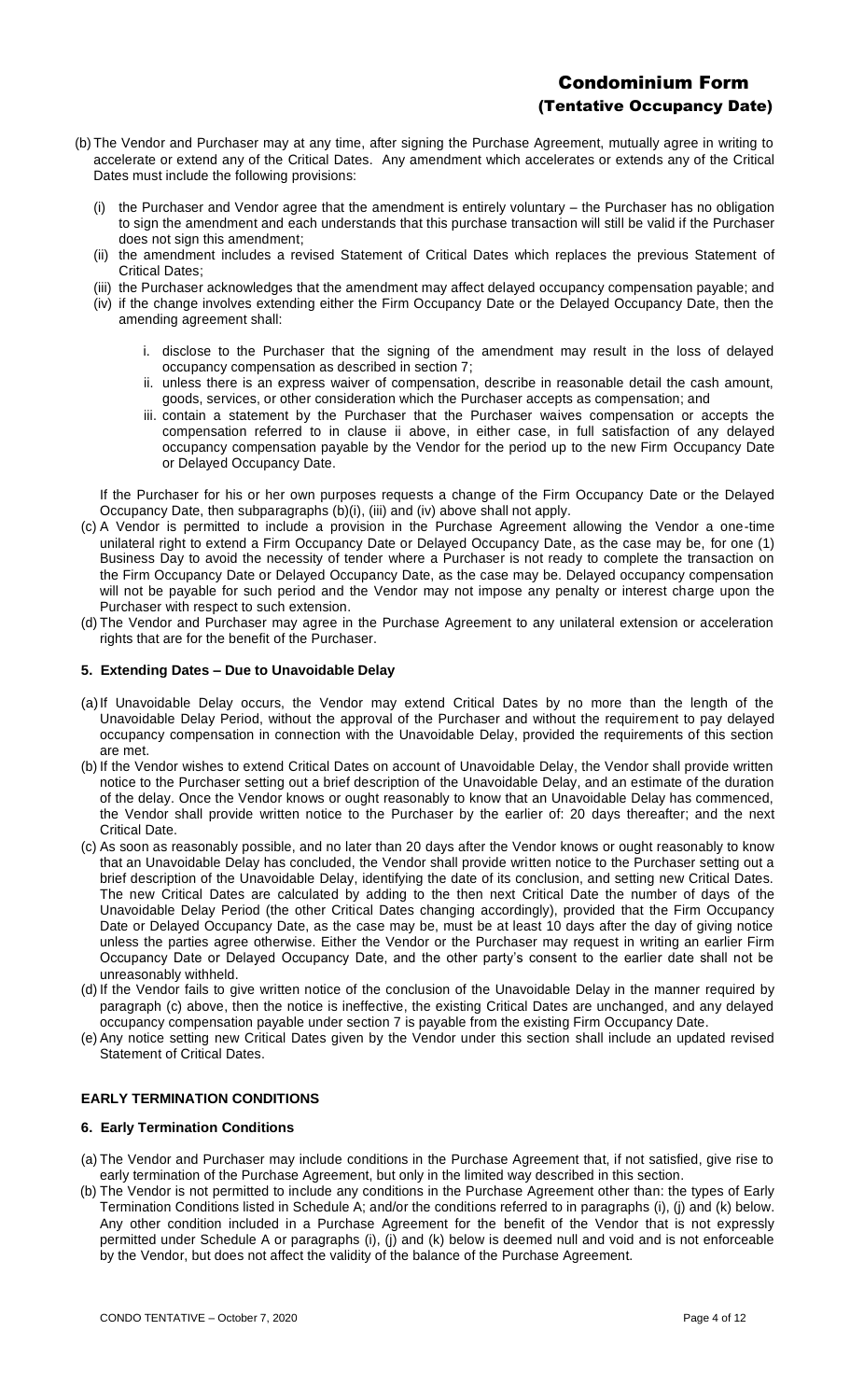# Condominium Form (Tentative Occupancy Date)

(c) The Vendor confirms that this Purchase Agreement is subject to Early Termination Conditions that, if not satisfied (or waived, if applicable), may result in the termination of the Purchase Agreement.  $\bigcirc$  Yes  $\bigcirc$  No

(d) If the answer in (c) above is "Yes", then the Early Termination Conditions are as follows. The obligation of each of the Purchaser and Vendor to complete this purchase and sale transaction is subject to satisfaction (or waiver, if applicable) of the following conditions and any such conditions set out in an appendix headed "Early Termination Conditions":

#### **Condition #1 (if applicable)**

Description of the Early Termination Condition:

The Approving Authority (as that term is defined in Schedule A) is: \_\_\_\_\_\_\_\_\_\_\_\_

The date by which Condition #1 is to be satisfied is the \_\_\_\_\_day of \_\_\_\_\_\_\_\_\_\_\_\_\_, 20 \_\_

#### **Condition #2 (if applicable)**

Description of the Early Termination Condition:

The Approving Authority (as that term is defined in Schedule A) is: \_\_\_\_\_\_\_\_\_\_\_\_\_\_\_\_\_\_\_\_\_\_\_\_\_\_\_\_\_\_\_\_\_\_\_\_\_\_\_\_\_\_\_\_

The date by which Condition #2 is to be satisfied is the \_\_\_\_\_\_day of \_\_\_\_\_\_\_\_\_\_, 20\_\_

The date for satisfaction of any Early Termination Condition may be changed by mutual agreement provided in all cases it is set at least 90 days before the First Tentative Occupancy Date, and will be deemed to be 90 days before the First Tentative Occupancy Date if no date is specified or if the date specified is later than 90 days before the First Tentative Occupancy Date. This time limitation does not apply to the condition in subparagraph 1(b)(iv) of Schedule A which must be satisfied or waived by the Vendor within 60 days following the later of: (A) the signing of the Purchase Agreement; and (B) the satisfaction or waiver by the Purchaser of a Purchaser financing condition permitted under paragraph (k) below.

*Note: The parties must add additional pages as an appendix to this Addendum if there are additional Early Termination Conditions.*

- (e) There are no Early Termination Conditions applicable to this Purchase Agreement other than those identified in subparagraph (d) above and any appendix listing additional Early Termination Conditions.
- The Vendor agrees to take all commercially reasonable steps within its power to satisfy the Early Termination Conditions identified in subparagraph (d) above.
- (g) For conditions under paragraph 1(a) of Schedule A the following applies:
	- conditions in paragraph 1(a) of Schedule A may not be waived by either party;
	- (ii) the Vendor shall provide written notice not later than five (5) Business Days after the date specified for satisfaction of a condition that: (A) the condition has been satisfied; or (B) the condition has not been satisfied (together with reasonable details and backup materials) and that as a result the Purchase Agreement is terminated; and
	- (iii) if notice is not provided as required by subparagraph (ii) above then the condition is deemed not satisfied and the Purchase Agreement is terminated.
- (h) For conditions under paragraph 1(b) of Schedule A the following applies:
	- conditions in paragraph 1(b) of Schedule A may be waived by the Vendor;
	- (ii) the Vendor shall provide written notice on or before the date specified for satisfaction of the condition that: (A) the condition has been satisfied or waived; or (B) the condition has not been satisfied nor waived, and that as a result the Purchase Agreement is terminated; and
	- (iii) if notice is not provided as required by subparagraph (ii) above then the condition is deemed satisfied or waived and the Purchase Agreement will continue to be binding on both parties.
- (i) The Purchase Agreement may be conditional until Closing (transfer to the Purchaser of title to the home), upon compliance with the subdivision control provisions (section 50) of the *Planning Act* and, if applicable, registration of the declaration and description for the Building under the *Condominium Act, 1998*, which compliance shall be obtained by the Vendor at its sole expense, on or before Closing.
- (j) The Purchaser is cautioned that there may be other conditions in the Purchase Agreement that allow the Vendor to terminate the Purchase Agreement due to the fault of the Purchaser.
- (k) The Purchase Agreement may include any condition that is for the sole benefit of the Purchaser and that is agreed to by the Vendor (e.g., the sale of an existing dwelling, Purchaser financing or a basement walkout). The Purchase Agreement may specify that the Purchaser has a right to terminate the Purchase Agreement if any such condition is not met, and may set out the terms on which termination by the Purchaser may be effected.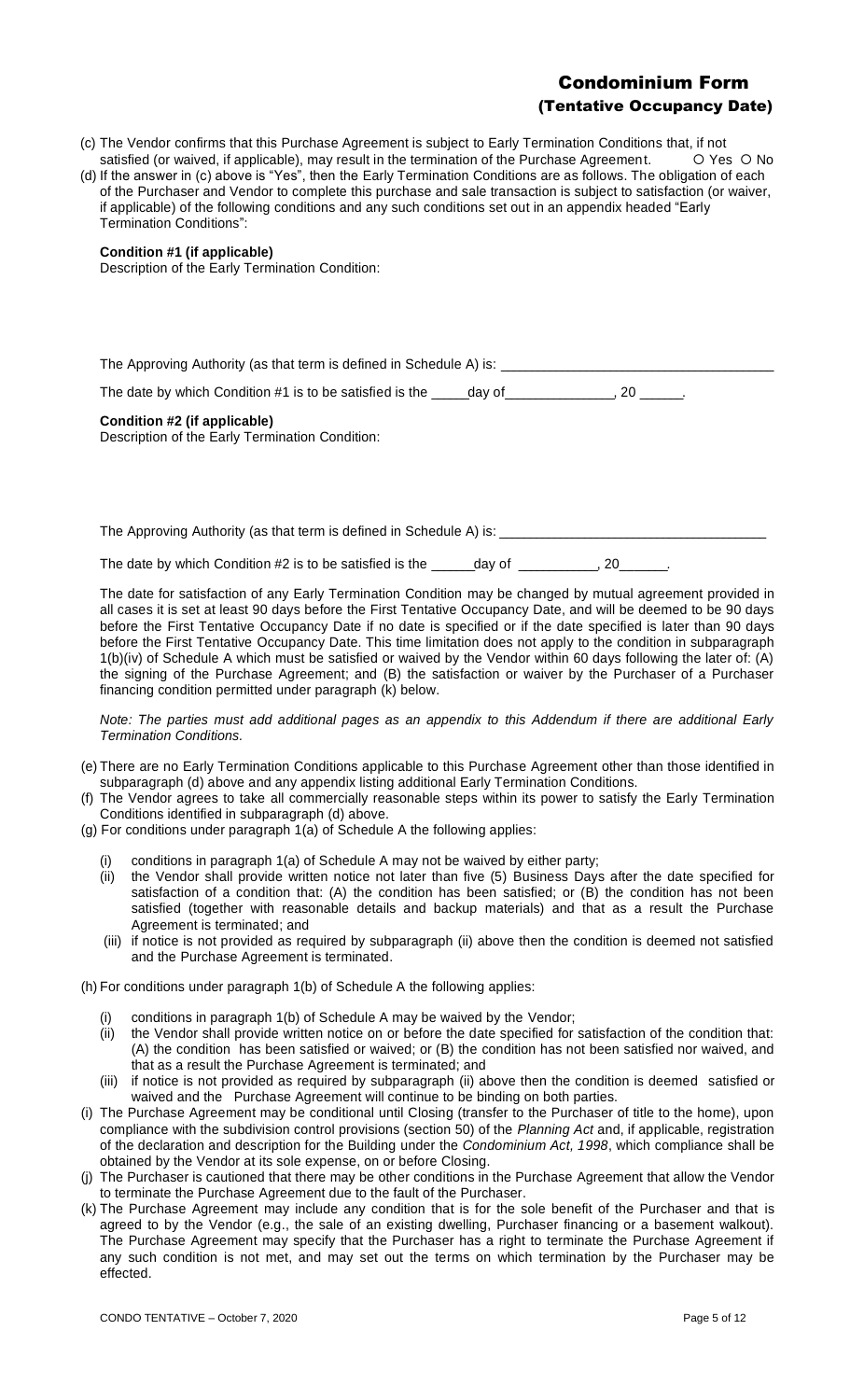#### **MAKING A COMPENSATION CLAIM**

#### **7. Delayed Occupancy Compensation**

- (a) The Vendor warrants to the Purchaser that, if Occupancy is delayed beyond the Firm Occupancy Date (other than by mutual agreement or as a result of Unavoidable Delay as permitted under sections 4 and 5), then the Vendor shall compensate the Purchaser up to a total amount of \$7,500, which amount includes: (i) payment to the Purchaser of a set amount of \$150 a day for living expenses for each day of delay until the Occupancy Date or the date of termination of the Purchase Agreement, as applicable under paragraph (b) below; and (ii) any other expenses (supported by receipts) incurred by the Purchaser due to the delay.
- (b) Delayed occupancy compensation is payable only if: (i) Occupancy and Closing occurs; or (ii) the Purchase Agreement is terminated or deemed to have been terminated under paragraph 10(b) of this Addendum. Delayed occupancy compensation is payable only if the Purchaser's claim is made to Tarion in writing within one (1) year after Occupancy, or after termination of the Purchase Agreement, as the case may be, and otherwise in accordance with this Addendum. Compensation claims are subject to any further conditions set out in the ONHWP Act.
- (c) If the Vendor gives written notice of a Delayed Occupancy Date to the Purchaser less than 10 days before the Firm Occupancy Date, contrary to the requirements of paragraph 3(c), then delayed occupancy compensation is payable from the date that is 10 days before the Firm Occupancy Date.
- (d) Living expenses are direct living costs such as for accommodation and meals. Receipts are not required in support of a claim for living expenses, as a set daily amount of \$150 per day is payable. The Purchaser must provide receipts in support of any claim for other delayed occupancy compensation, such as for moving and storage costs. Submission of false receipts disentitles the Purchaser to any delayed occupancy compensation in connection with a claim.
- (e) If delayed occupancy compensation is payable, the Purchaser may make a claim to the Vendor for that compensation after Occupancy or after termination of the Purchase Agreement, as the case may be, and shall include all receipts (apart from living expenses) which evidence any part of the Purchaser's claim. The Vendor shall assess the Purchaser's claim by determining the amount of delayed occupancy compensation payable based on the rules set out in section 7 and the receipts provided by the Purchaser, and the Vendor shall promptly provide that assessment information to the Purchaser. The Purchaser and the Vendor shall use reasonable efforts to settle the claim and when the claim is settled, the Vendor shall prepare an acknowledgement signed by both parties which:
	- includes the Vendor's assessment of the delayed occupancy compensation payable;
	- (ii) describes in reasonable detail the cash amount, goods, services, or other consideration which the
	- Purchaser accepts as compensation (the "Compensation"), if any; and (iii) contains a statement by the Purchaser that the Purchaser accepts the Compensation in full satisfaction of any delayed occupancy compensation payable by the Vendor.
- (f) If the Vendor and Purchaser cannot agree as contemplated in paragraph 7(e), then to make a claim to Tarion the Purchaser must file a claim with Tarion in writing within one (1) year after Occupancy. A claim may also be made and the same rules apply if the sale transaction is terminated under paragraph 10(b), in which case, the deadline for a claim is one (1) year after termination.
- (g) If delayed occupancy compensation is payable, the Vendor shall either pay the compensation as soon as the proper amount is determined; or pay such amount with interest (at the prescribed rate as specified in subsection 19(1) of O.Reg. 48/01 of the *Condominium Act, 1998*), from the Occupancy Date to the date of Closing, such amount to be an adjustment to the balance due on the day of Closing.

#### **8. Adjustments to Purchase Price**

Only the items set out in Schedule B (or an amendment to Schedule B), shall be the subject of adjustment or change to the purchase price or the balance due on Closing. The Vendor agrees that it shall not charge as an adjustment or readjustment to the purchase price of the home, any reimbursement for a sum paid or payable by the Vendor to a third party unless the sum is ultimately paid to the third party either before or after Closing. If the Vendor charges an amount in contravention of the preceding sentence, the Vendor shall forthwith readjust with the Purchaser. This section shall not: restrict or prohibit payments for items disclosed in Part I of Schedule B which have a fixed fee; nor shall it restrict or prohibit the parties from agreeing on how to allocate as between them, any rebates, refunds or incentives provided by the federal government, a provincial or municipal government or an agency of any such government, before or after Closing.

## **MISCELLANEOUS**

#### **9. Ontario Building Code – Conditions of Occupancy**

- (a) On or before the Occupancy Date, the Vendor shall deliver to the Purchaser:
	- (i) an Occupancy Permit (as defined in paragraph (d)) for the home; or
		- (ii) if an Occupancy Permit is not required under the Building Code, a signed written confirmation by the Vendor that all conditions of occupancy under the Building Code have been fulfilled and Occupancy is permitted under the Building Code.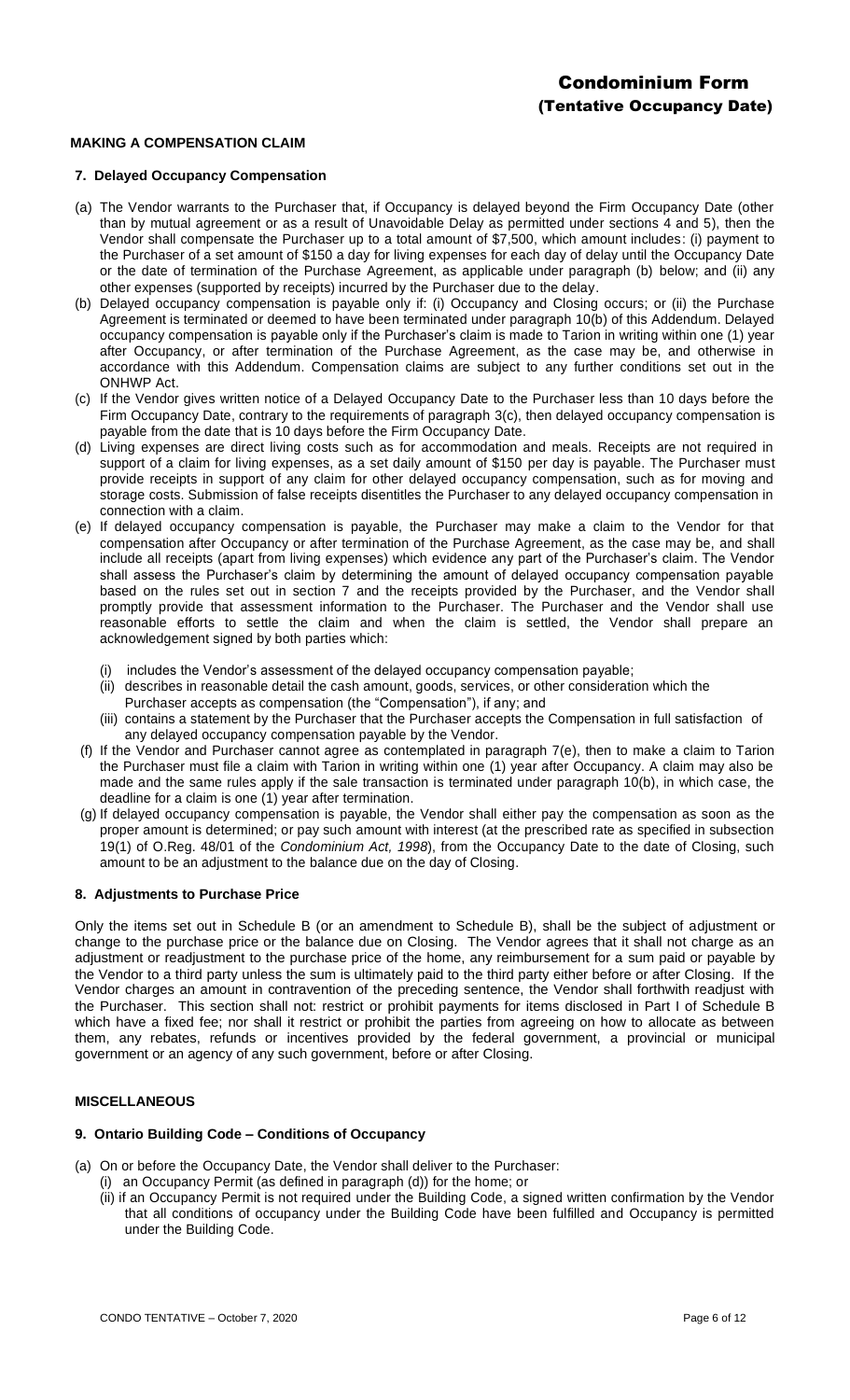- (b) Notwithstanding the requirements of paragraph (a), to the extent that the Purchaser and the Vendor agree that the Purchaser shall be responsible for one or more prerequisites to obtaining permission for Occupancy under the Building Code, (the "Purchaser Occupancy Obligations"):
	- (i) the Purchaser shall not be entitled to delayed occupancy compensation if the reason for the delay is that the Purchaser Occupancy Obligations have not been completed;
	- (ii) the Vendor shall deliver to the Purchaser, upon fulfilling all prerequisites to obtaining permission for Occupancy under the Building Code (other than the Purchaser Occupancy Obligations), a signed written confirmation that the Vendor has fulfilled such prerequisites; and
	- (iii) if the Purchaser and Vendor have agreed that such prerequisites (other than the Purchaser Occupancy Obligations) are to be fulfilled prior to Occupancy, then the Vendor shall provide the signed written confirmation required by subparagraph (ii) on or before the Occupancy Date.
- (c) If the Vendor cannot satisfy the requirements of paragraph (a) or subparagraph (b)(ii), the Vendor shall set a Delayed Occupancy Date (or new Delayed Occupancy Date) on a date that the Vendor reasonably expects to have satisfied the requirements of paragraph (a) or subparagraph (b)(ii), as the case may be. In setting the Delayed Occupancy Date (or new Delayed Occupancy Date), the Vendor shall comply with the requirements of section 3, and delayed occupancy compensation shall be payable in accordance with section 7. Despite the foregoing, delayed occupancy compensation shall not be payable for a delay under this paragraph (c) if the inability to satisfy the requirements of subparagraph (b)(ii) is because the Purchaser has failed to satisfy the Purchaser Occupancy Obligations.
- (d) For the purposes of this section, an "Occupancy Permit" means any written or electronic document, however styled, whether final, provisional or temporary, provided by the chief building official (as defined in the *Building Code Act*) or a person designated by the chief building official, that evidences that permission to occupy the home under the Building Code has been granted.

## **10. Termination of the Purchase Agreement**

- (a) The Vendor and the Purchaser may terminate the Purchase Agreement by mutual written agreement. Such written mutual agreement may specify how monies paid by the Purchaser, including deposit(s) and monies for upgrades and extras are to be allocated if not repaid in full.
- (b) If for any reason (other than breach of contract by the Purchaser) Occupancy has not been given to the Purchaser by the Outside Occupancy Date, then the Purchaser has 30 days to terminate the Purchase Agreement by written notice to the Vendor. If the Purchaser does not provide written notice of termination within such 30-day period, then the Purchase Agreement shall continue to be binding on both parties and the Delayed Occupancy Date shall be the date set under paragraph 3(c), regardless of whether such date is beyond the Outside Occupancy Date.
- (c) If: calendar dates for the applicable Critical Dates are not inserted in the Statement of Critical Dates; or if any date for Occupancy is expressed in the Purchase Agreement or in any other document to be subject to change depending upon the happening of an event (other than as permitted in this Addendum), then the Purchaser may terminate the Purchase Agreement by written notice to the Vendor.
- (d) The Purchase Agreement may be terminated in accordance with the provisions of section 6.
- (e) Nothing in this Addendum derogates from any right of termination that either the Purchaser or the Vendor may have at law or in equity on the basis of, for example, frustration of contract or fundamental breach of contract.
- (f) Except as permitted in this section, the Purchase Agreement may not be terminated by reason of the Vendor's delay in providing Occupancy alone.

## **11. Refund of Monies Paid on Termination**

- (a) If the Purchase Agreement is terminated (other than as a result of breach of contract by the Purchaser), then unless there is agreement to the contrary under paragraph 10(a), the Vendor shall refund all monies paid by the Purchaser including deposit(s) and monies for upgrades and extras, within 10 days of such termination, with interest from the date each amount was paid to the Vendor to the date of refund to the Purchaser. The Purchaser cannot be compelled by the Vendor to execute a release of the Vendor as a prerequisite to obtaining the refund of monies payable as a result of termination of the Purchase Agreement under this paragraph, although the Purchaser may be required to sign a written acknowledgement confirming the amount of monies refunded and termination of the purchase transaction. Nothing in this Addendum prevents the Vendor and Purchaser from entering into such other termination agreement and/or release as may be agreed to by the parties.
- (b)The rate of interest payable on the Purchaser's monies shall be calculated in accordance with the *Condominium Act, 1998*.
- (c)Notwithstanding paragraphs(a) and (b) above, if either party initiates legal proceedings to contest termination of the Purchase Agreement or the refund of monies paid by the Purchaser, and obtains a legal determination, such amounts and interest shall be payable as determined in those proceedings.

#### **12. Definitions**

**"Building"** means the condominium building or buildings contemplated by the Purchase Agreement, in which the Property is located or is proposed to be located.

**"Business Day"** means any day other than: Saturday; Sunday; New Year's Day; Family Day; Good Friday; Easter Monday; Victoria Day; Canada Day; Civic Holiday; Labour Day; Thanksgiving Day; Remembrance Day; Christmas Day; Boxing Day; and any special holiday proclaimed by the Governor General or the Lieutenant Governor; and where New Year's Day, Canada Day or Remembrance Day falls on a Saturday or Sunday, the following Monday is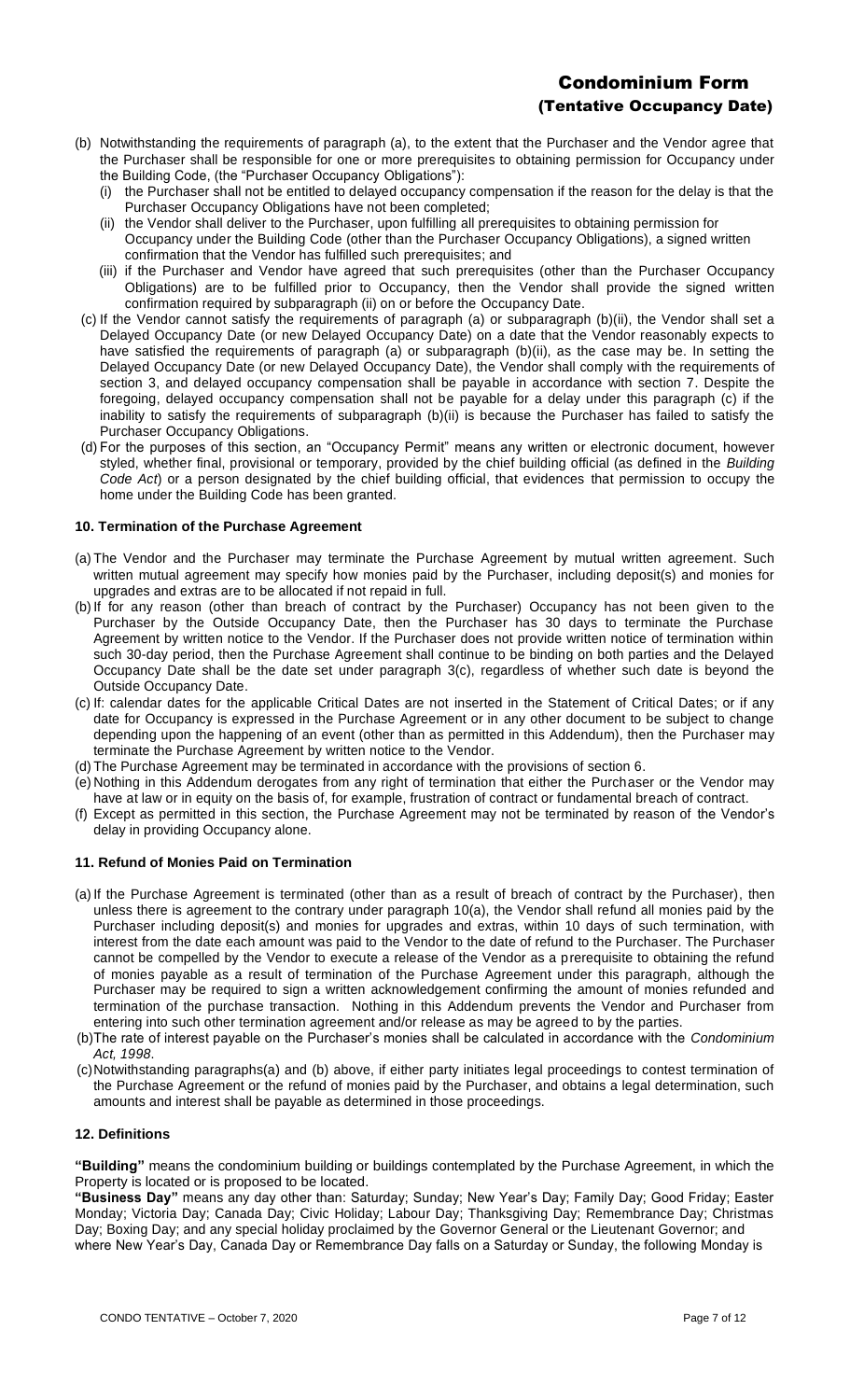# Condominium Form (Tentative Occupancy Date)

not a Business Day, and where Christmas Day falls on a Saturday or Sunday, the following Monday and Tuesday are not Business Days; and where Christmas Day falls on a Friday, the following Monday is not a Business Day.

**"Closing"** means completion of the sale of the home, including transfer of title to the home to the Purchaser.

**"Commencement of Construction"** means the commencement of construction of foundation components or elements (such as footings, rafts or piles) for the Building.

**"Critical Dates"** means the First Tentative Occupancy Date, any subsequent Tentative Occupancy Date, the Final Tentative Occupancy Date, the Firm Occupancy Date, the Delayed Occupancy Date, the Outside Occupancy Date and the last day of the Purchaser's Termination Period.

**"Delayed Occupancy Date"** means the date, set in accordance with section 3, on which the Vendor agrees to provide Occupancy, in the event the Vendor cannot provide Occupancy on the Firm Occupancy Date. **"Early Termination Conditions"** means the types of conditions listed in Schedule A.

**"Final Tentative Occupancy Date"** means the last Tentative Occupancy Date that may be set in accordance with paragraph 1(d).

**"Firm Occupancy Date"** means the firm date on which the Vendor agrees to provide Occupancy as set in accordance with this Addendum.

**"First Tentative Occupancy Date"** means the date on which the Vendor, at the time of signing the Purchase Agreement, anticipates that the home will be complete and ready for Occupancy, as set out in the Statement of Critical Dates.

**"Formal Zoning Approval"** occurs when the zoning by-law required for the Building has been approved by all relevant governmental authorities having jurisdiction, and the period for appealing the approvals has elapsed and/or any appeals have been dismissed or the approval affirmed.

**"Occupancy"** means the right to use or occupy the home in accordance with the Purchase Agreement.

**"Occupancy Date"** means the date the Purchaser is given Occupancy.

**"Outside Occupancy Date"** means the latest date that the Vendor agrees to provide Occupancy to the Purchaser, as confirmed in the Statement of Critical Dates.

**"Property" or "home"** means the home being acquired by the Purchaser from the Vendor, and its interest in the related common elements.

**"Purchaser's Termination Period"** means the 30-day period during which the Purchaser may terminate the Purchase Agreement for delay, in accordance with paragraph 10(b).

**"Roof Assembly Date"** means the date upon which the roof slab, or roof trusses and sheathing, as the case may be, are completed. For single units in a multi-unit block, whether or not vertically stacked, (e.g., townhouses or row houses), the roof refers to the roof of the block of homes unless the unit in question has a roof which is in all

respects functionally independent from and not physically connected to any portion of the roof of any other unit(s), in which case the roof refers to the roof of the applicable unit. For multi-story, vertically stacked units, (e.g. typical high rise) roof refers to the roof of the Building.

**"Statement of Critical Dates"** means the Statement of Critical Dates attached to and forming part of this Addendum (in form to be determined by Tarion from time to time), and, if applicable, as amended in accordance with this Addendum.

**"The ONHWP Act"** means the *Ontario New Home Warranties Plan Act* including regulations, as amended from time to time.

**"Unavoidable Delay"** means an event which delays Occupancy which is a strike, fire, explosion, flood, act of God, civil insurrection, act of war, act of terrorism or pandemic, plus any period of delay directly caused by the event, which are beyond the reasonable control of the Vendor and are not caused or contributed to by the fault of the Vendor.

**"Unavoidable Delay Period"** means the number of days between the Purchaser's receipt of written notice of the commencement of the Unavoidable Delay, as required by paragraph 5(b), and the date on which the Unavoidable Delay concludes.

#### **13. Addendum Prevails**

The Addendum forms part of the Purchase Agreement. The Vendor and Purchaser agree that they shall not include any provision in the Purchase Agreement or any amendment to the Purchase Agreement or any other document (or indirectly do so through replacement of the Purchase Agreement) that derogates from, conflicts with or is inconsistent with the provisions of this Addendum, except where this Addendum expressly permits the parties to agree or consent to an alternative arrangement. The provisions of this Addendum prevail over any such provision.

#### **14. Time Periods, and How Notice Must Be Sent**

- (a) Any written notice required under this Addendum may be given personally or sent by email, fax, courier or registered mail to the Purchaser or the Vendor at the address/contact numbers identified on page 2 or replacement address/contact numbers as provided in paragraph (c) below. Notices may also be sent to the solicitor for each party if necessary contact information is provided, but notices in all events must be sent to the Purchaser and Vendor, as applicable. If email addresses are set out on page 2 of this Addendum, then the parties agree that notices may be sent by email to such addresses, subject to paragraph (c) below.
- (b)Written notice given by one of the means identified in paragraph (a) is deemed to be given and received: on the date of delivery or transmission, if given personally or sent by email or fax (or the next Business Day if the date of delivery or transmission is not a Business Day); on the second Business Day following the date of sending by courier; or on the fifth Business Day following the date of sending, if sent by registered mail. If a postal stoppage or interruption occurs, notices shall not be sent by registered mail, and any notice sent by registered mail within 5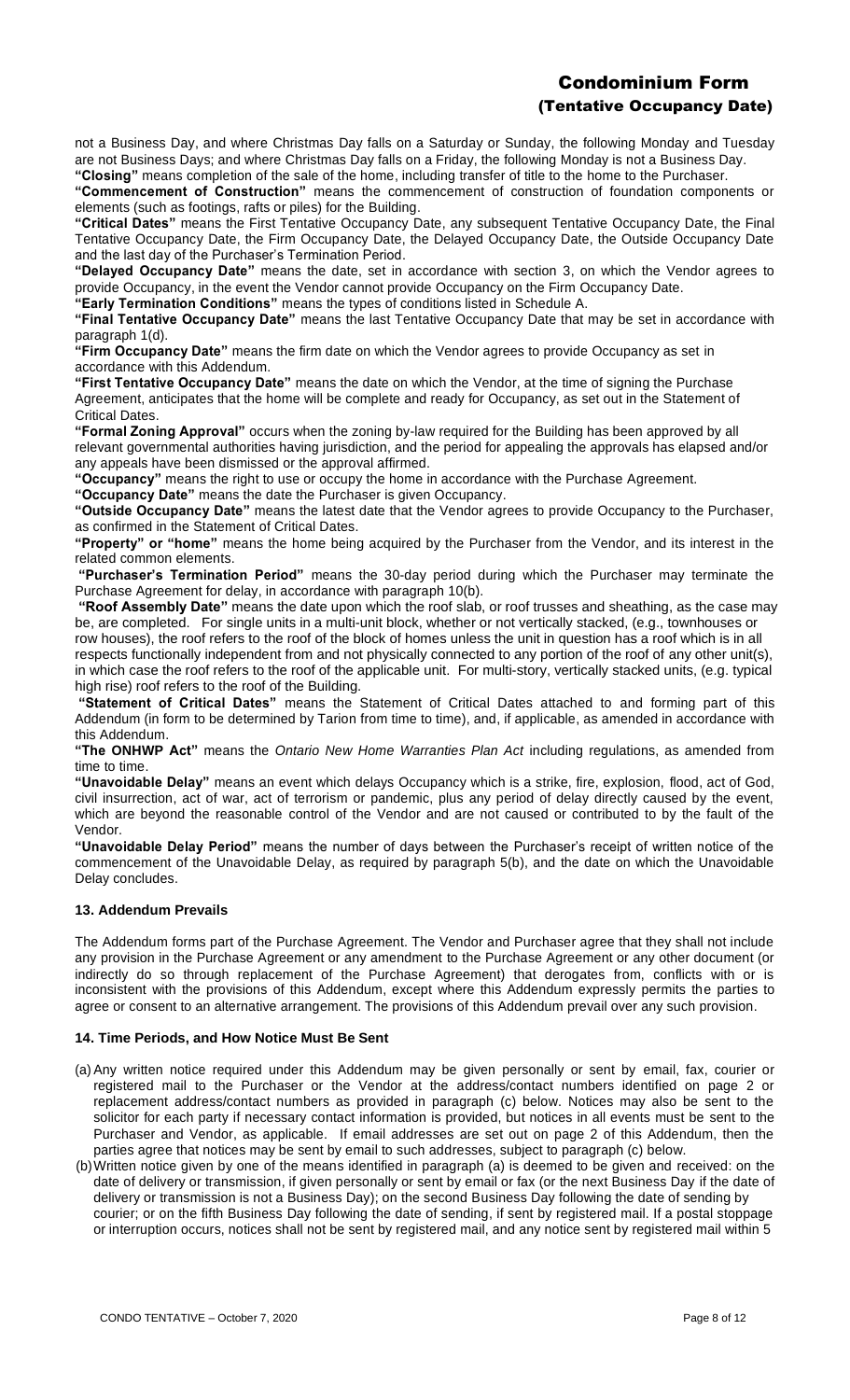Business Days prior to the commencement of the postal stoppage or interruption must be re-sent by another means in order to be effective. For purposes of this section 14, Business Day includes Remembrance Day, if it falls on a day other than Saturday or Sunday, and Easter Monday.

- (c) If either party wishes to receive written notice under this Addendum at an address/contact number other than those identified on page 2 of this Addendum, then the party shall send written notice of the change of address, fax number, or email address to the other party in accordance with paragraph (b) above.
- (d) Time periods within which or following which any act is to be done shall be calculated by excluding the day of delivery or transmission and including the day on which the period ends.
- (e) Time periods shall be calculated using calendar days including Business Days but subject to paragraphs (f), (g) and (h) below.
- (f) Where the time for making a claim under this Addendum expires on a day that is not a Business Day, the claim may be made on the next Business Day.
- (g) Prior notice periods that begin on a day that is not a Business Day shall begin on the next earlier Business Day, except that notices may be sent and/or received on Remembrance Day, if it falls on a day other than Saturday or Sunday, or Easter Monday.
- (h) Every Critical Date must occur on a Business Day. If the Vendor sets a Critical Date that occurs on a date other than a Business Day, the Critical Date is deemed to be the next Business Day.
- (i) Words in the singular include the plural and words in the plural include the singular.
- (j) Gender-specific terms include both sexes and include corporations.

## **15. Disputes Regarding Termination**

- (a) The Vendor and Purchaser agree that disputes arising between them relating to termination of the Purchase Agreement under section 11 shall be submitted to arbitration in accordance with the *Arbitration Act, 1991*  (Ontario) and subsection 17(4) of the ONHWP Act.
- (b) The parties agree that the arbitrator shall have the power and discretion on motion by the Vendor or Purchaser or any other interested party, or of the arbitrator's own motion, to consolidate multiple arbitration proceedings on the basis that they raise one or more common issues of fact or law that can more efficiently be addressed in a single proceeding. The arbitrator has the power and discretion to prescribe whatever procedures are useful or necessary to adjudicate the common issues in the consolidated proceedings in the most just and expeditious manner possible. The *Arbitration Act, 1991* (Ontario) applies to any consolidation of multiple arbitration proceedings.
- (c) The Vendor shall pay the costs of the arbitration proceedings and the Purchaser's reasonable legal expenses in connection with the proceedings unless the arbitrator for just cause orders otherwise.
- (d) The parties agree to cooperate so that the arbitration proceedings are conducted as expeditiously as possible, and agree that the arbitrator may impose such time limits or other procedural requirements, consistent with the requirements of the *Arbitration Act, 1991* (Ontario), as may be required to complete the proceedings as quickly as reasonably possible.
- (e) The arbitrator may grant any form of relief permitted by the *Arbitration Act, 1991* (Ontario), whether or not the arbitrator concludes that the Purchase Agreement may properly be terminated.

#### **For more information please visit www.tarion.com**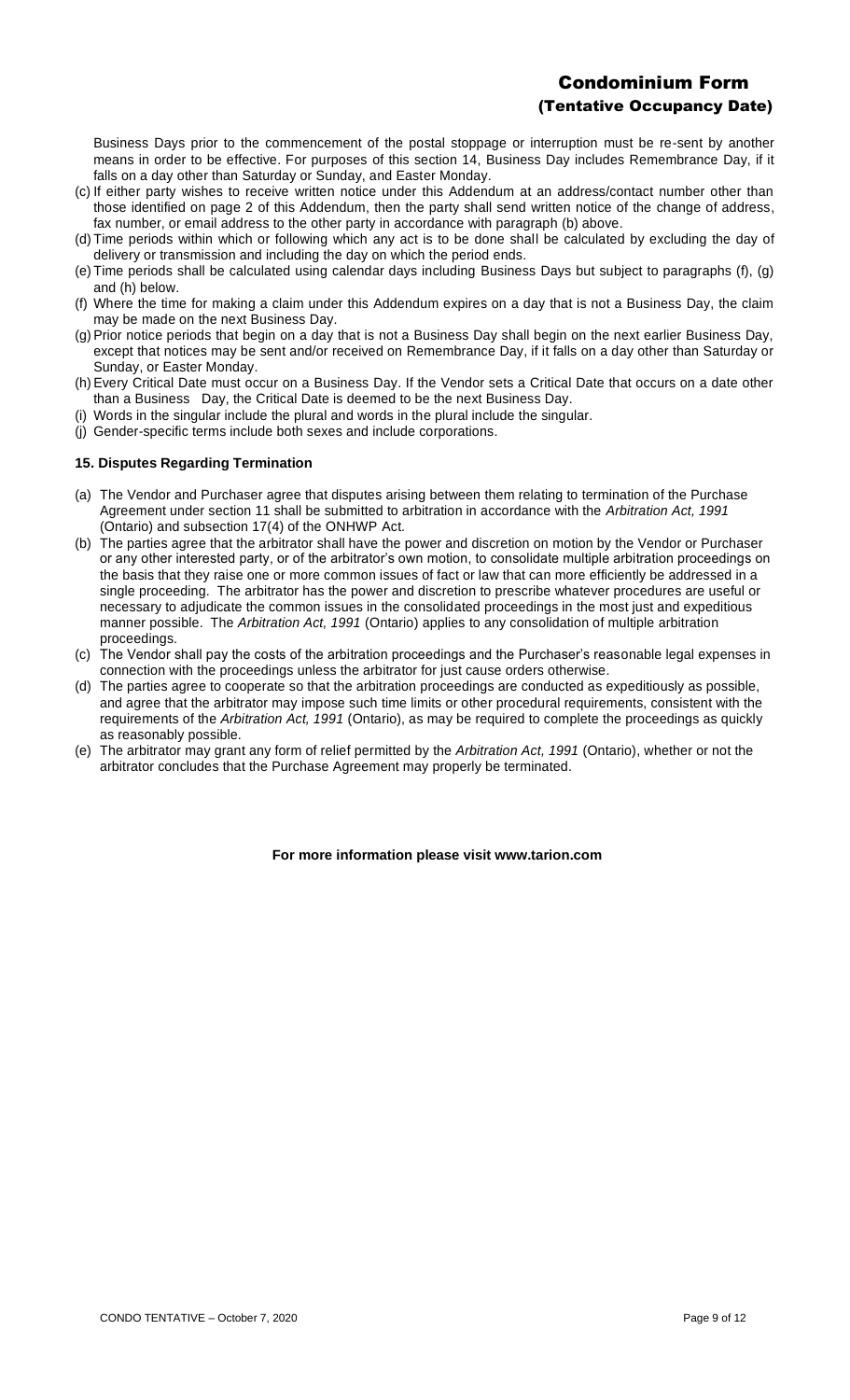# **SCHEDULE A**

## **Types of Permitted Early Termination Conditions**

- **1. The Vendor of a condominium home is permitted to make the Purchase Agreement conditional as follows:**
- (a) upon receipt of Approval from an Approving Authority for:
	- (i) a change to the official plan, other governmental development plan or zoning by-law (including a minor variance);
	- (ii) a consent to creation of a  $\text{lot}(s)$  or part- $\text{lot}(s)$ ;
	- (iii) a certificate of water potability or other measure relating to domestic water supply to the home;
	- (iv) a certificate of approval of septic system or other measure relating to waste disposal from the home;
	- (v) completion of hard services for the property or surrounding area (i.e., roads, rail crossings, water lines, sewage lines, other utilities);
	- (vi) allocation of domestic water or storm or sanitary sewage capacity;
	- (vii) easements or similar rights serving the property or surrounding area;
	- (viii) site plan agreements, density agreements, shared facilities agreements or other development agreements with Approving Authorities or nearby landowners, and/or any development Approvals required from an Approving Authority; and/or
	- (ix) site plans, plans, elevations and/or specifications under architectural controls imposed by an Approving Authority.

The above-noted conditions are for the benefit of both the Vendor and the Purchaser and cannot be waived by either party.

(b) upon:

- (i) receipt by the Vendor of confirmation that sales of condominium dwelling units have exceeded a specified threshold by a specified date;
- (ii) receipt by the Vendor of confirmation that financing for the project on terms satisfactory to the Vendor has been arranged by a specified date;
- (iii) receipt of Approval from an Approving Authority for a basement walkout; and/or
- (iv) confirmation by the Vendor that it is satisfied the Purchaser has the financial resources to complete the transaction.

The above-noted conditions are for the benefit of the Vendor and may be waived by the Vendor in its sole discretion.

#### **2. The following definitions apply in this Schedule:**

**"Approval"** means an approval, consent or permission (in final form not subject to appeal) from an Approving Authority and may include completion of necessary agreements (i.e., site plan agreement) to allow lawful access to and use and occupancy of the property for its intended residential purpose.

**"Approving Authority"** means a government (federal, provincial or municipal), governmental agency, Crown corporation, or quasi-governmental authority (a privately operated organization exercising authority delegated by legislation or a government).

## **3. Each condition must:**

- (a) be set out separately;
- (b) be reasonably specific as to the type of Approval which is needed for the transaction; and
- (c) identify the Approving Authority by reference to the level of government and/or the identity of the governmental agency, Crown corporation or quasi-governmental authority.

## **4. For greater certainty, the Vendor is not permitted to make the Purchase Agreement conditional upon:**

- (a) receipt of a building permit;
- (b) receipt of an occupancy permit; and/or
- (c) completion of the home.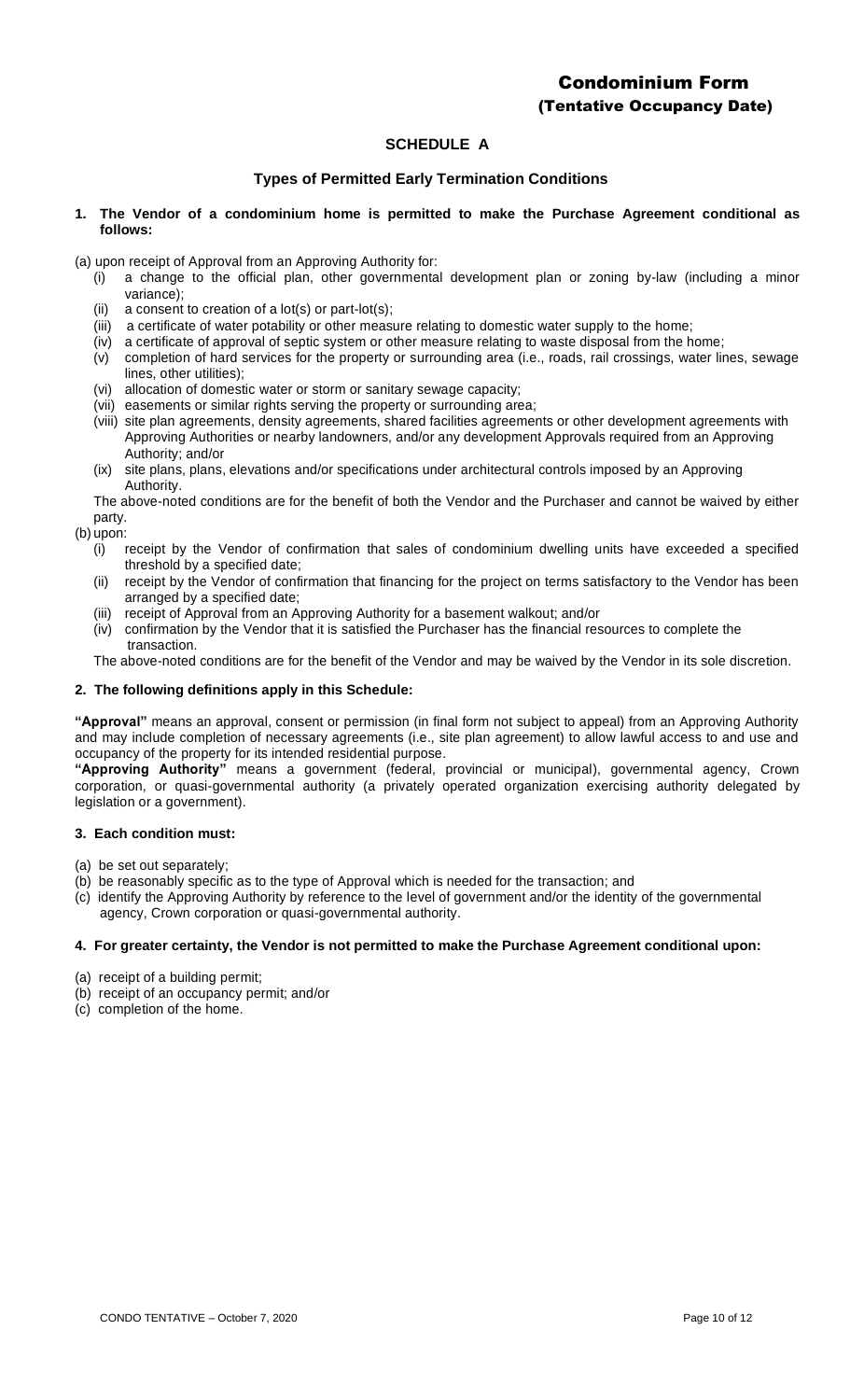## **SCHEDULE B**

## **Adjustments to Purchase Price or Balance Due on Closing**

## **PART I Stipulated Amounts/Adjustments**

These are additional charges, fees or other anticipated adjustments to the final purchase price or balance due on Closing, the dollar value of which is stipulated in the Purchase Agreement and set out below.

**[Draft Note: List items with any necessary cross-references to text in the Purchase Agreement.]**